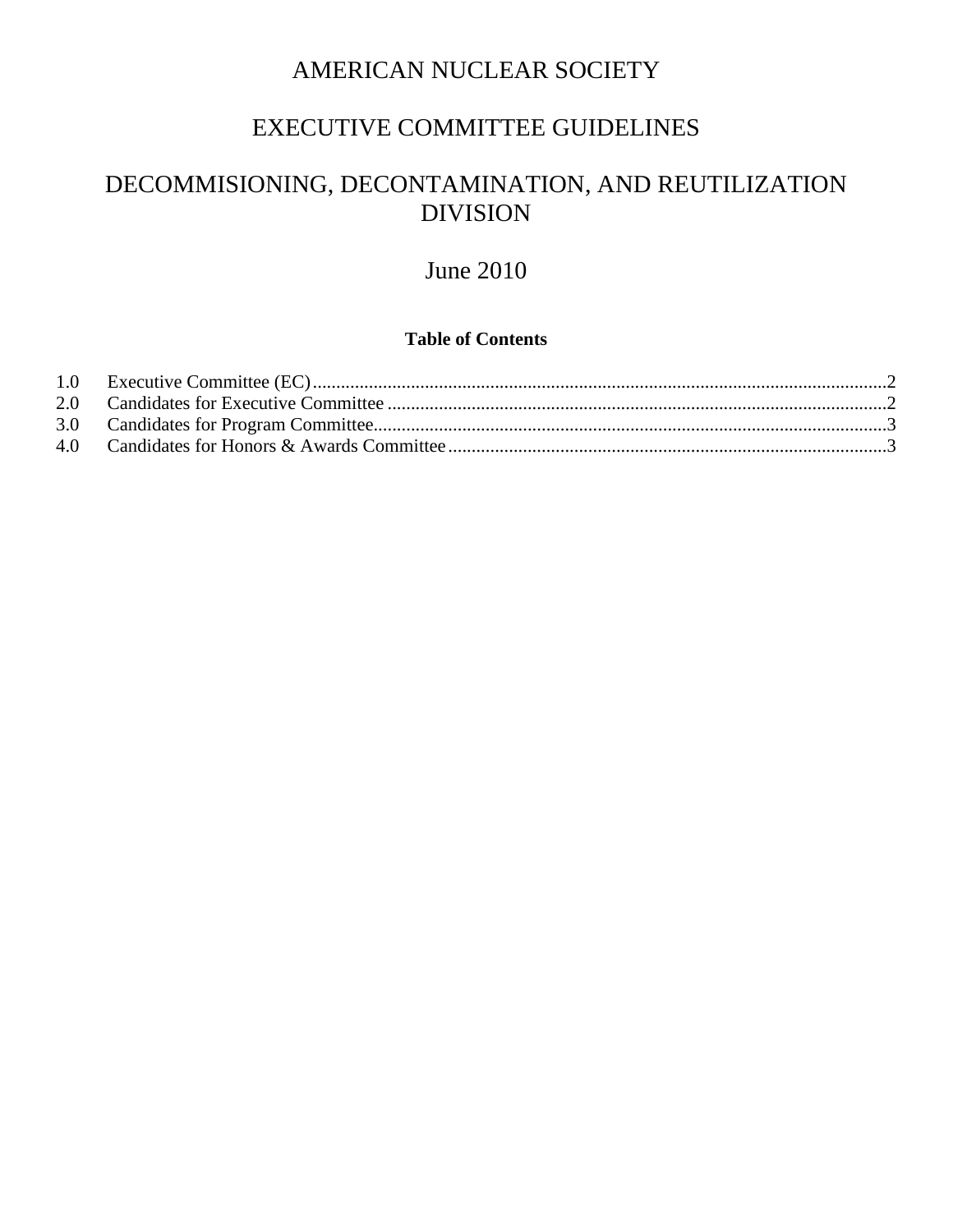### <span id="page-1-0"></span>**1.0 Executive Committee (EC)**

- 1. The Secretary shall, at the beginning of their term of office, make available to the officers and members of the EC a complete set of the up-to-date Bylaws and Rules.
- 2. The EC shall review on a regular basis (e.g., once per two years) the Bylaws and Rules. In this task the EC shall be assisted by an ad hoc Bylaws and Rules committee, consisting of a chairman and not fewer than two (2) additional members, to be appointed by the EC Chair. The Bylaws and Rules, if amended, shall be certified and signed by both the Secretary and the Chair of the ad hoc Bylaws and Rules Committee.
- 3. The EC Secretary will distribute EC minutes and agenda to the Chair, Vice-Chair, and Chair of the Program Committee.
- 4. Members of the EC are encouraged to attend paper review sessions on a rotating basis.

### <span id="page-1-1"></span>**2.0 Candidates for Executive Committee**

- 1. Members of the Nominating Committee (NC) are not to nominate themselves for any office for which they are to nominate candidates. However, they may be put on the ballot by petition.
- 2. The NC shall consider suggestions from the officers and Executive Committee members of the Division, without, however, being bound by them in any way.
- 3. The NC is to encourage the membership of the Division to put forward suitable candidates and should make itself available to that purpose.
- 4. The NC shall establish a list of potential candidates, greater than required for immediate election vacancies, to provide a suitably extensive pool for initial selection.
- 5. The selection of the final slate of candidates by the NC shall be carried out starting from the list of potential candidates. The selection procedure shall be carried out in closed meetings with attendance limited to NC members or by other suitable confidential means limited to NC members.
- 6. The Chair of the NC is responsible for ascertaining the willingness to run of each slated candidate. The NC Chair may be assisted in this task by other NC members, but only at his or her specific request.
- 7. Any member of the Society may be a candidate, subject to the limitations described in the Bylaws and these Nominating Rules. The NC shall make an effort to obtain a "balanced composition" of the Executive Committee by trying to obtain candidates representing the various aspects of the nuclear field (industry, governmental agencies, universities, national laboratories, etc.), as well as the various geographical regions. In this respect, it is recalled that a substantial fraction of the membership of the Division reside outside the U.S. (Canada, Western Europe, Japan, etc.).
- 8. Members of the Executive Committee may be candidates for the positions of Vice Chair, Secretary, or Treasurer, subject to the limitations described in the Bylaws. Similarly, the Secretary or Treasurer may be a candidate for the position of Vice Chair.
- 9. The Chair of the NC, upon completion of the nominating procedure shall submit a report the Executive committee which shall include: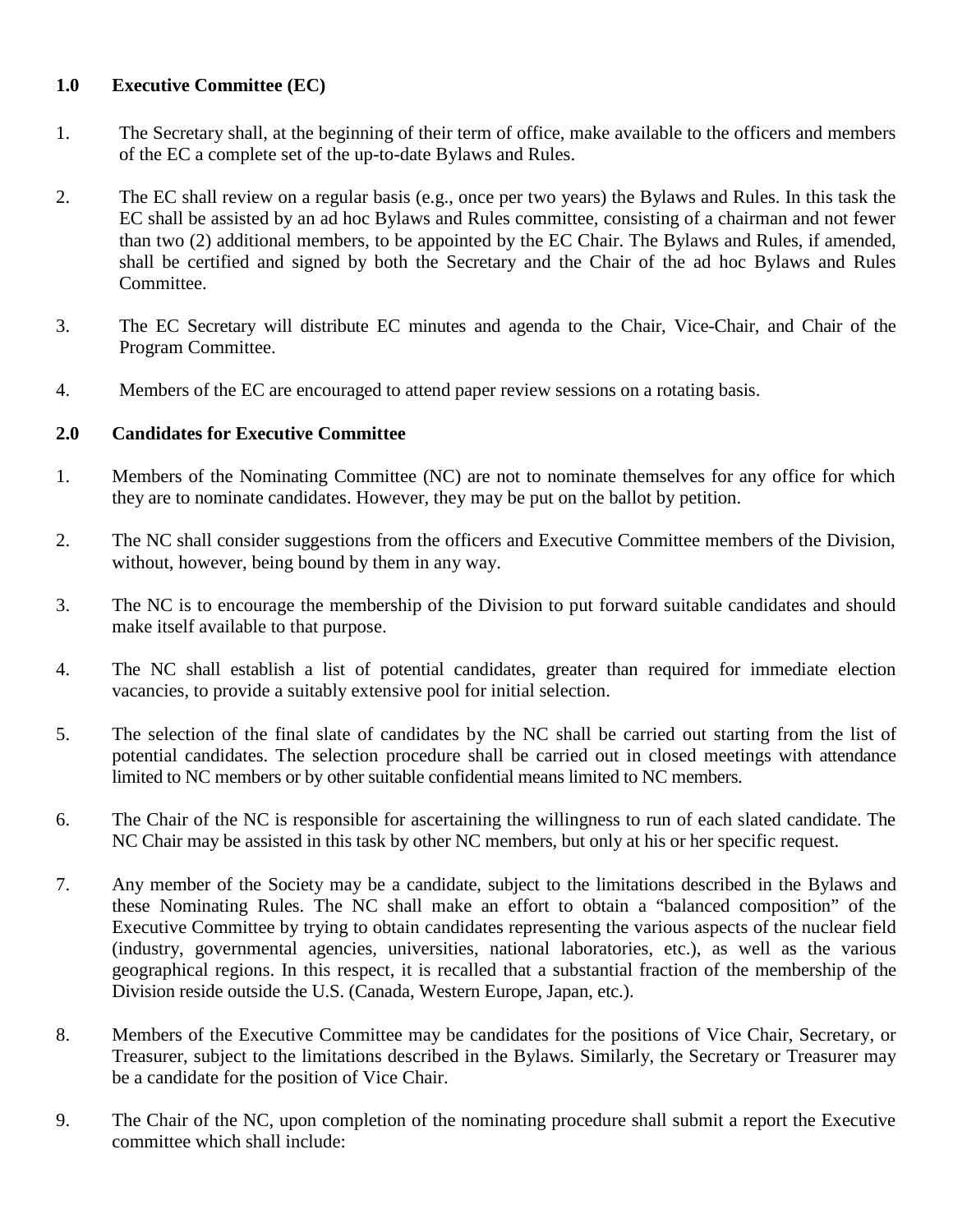- a) The final slate of candidates,
- b) A list of potential candidates for consideration in future elections, and
- c) Any other information the Chair of the NC feels may be useful for future NCs. This report shall be made part of the official record of the division.

#### <span id="page-2-0"></span>**3.0 Candidates for Program Committee**

- 1. Appointment of Chair of the DD&R Program Committee (PC) shall be made by the Executive Committee (EC).
- 2. The Chair of the PC shall appoint members of the PC. Members of the PC shall be members of DD&R.
- 3. Members of the PC are appointed for a term not exceeding three years. In general, DD&R members may serve on the PC not more than two (2) consecutive terms. The PC Chair may appoint a replacement member, if a member cannot fulfill the term.
- 4. The total number of members of the PC, including the Chair, shall be determined by the structure developed by the PC. In selecting the members of the PC, the Chair should make an effort to obtain a good representation of the entire DD&R community on the basis disciplines, affiliation (industry, universities, national laboratories, governmental agencies, etc.), section and geography (domestic and international). The total number of members shall be at least seven (7), including the chair.
- 5. In pursuing the objectives of the PC, the PC Chair may call upon all members of DD&R.
- 6. All programs proposed by the PC are subject to final approval by the EC.
- 7. The PC shall establish a list of reviewers for paper review for papers submitted for each semiannual ANS meeting. DD&R members who are not members of the PC may be invited to participate in the paper review. The PC Chair shall carry primary responsibility for the conduct of review of papers submitted to DD&R for presentation at the semiannual meetings. The Chair has the right to make adjustments in the number and type of reviewers and should consult in this matter with the National Meeting Technical Program Chair of the meeting.
- 8. Meetings of the PC are open to the ANS membership.
- 9. The PC Chair will distribute an agenda of PC meeting to the EC Chair, Vice-Chair, Secretary and Treasurer. The minutes are prepared and distributed as part of the EC meeting minutes.

#### <span id="page-2-1"></span>**4.0 Candidates for Honors & Awards Committee**

- 1. An Honors and Awards Committee (H&AC) shall be established for the purpose of managing the implementation of all honors and awards to be bestowed or given on behalf of the Decontamination, Decommissioning and Reutilization Division (DD&R).
- 2. The H&AC shall be appointed by the Chair of the Executive Committee (EC), subject to approval by a simple majority of the members of the EC. The H&AC shall consist of a Chair and not fewer than one (1) additional member.
- 3. The H&AC shall prepare proposals for establishment of any new awards.
- 4. An award may be established by the DD&R f o r the purpose of recognizing (an) outstanding paper(s) by (an)students in the field of DD&R submitted and presented at an ANS-(co)-sponsored meeting during